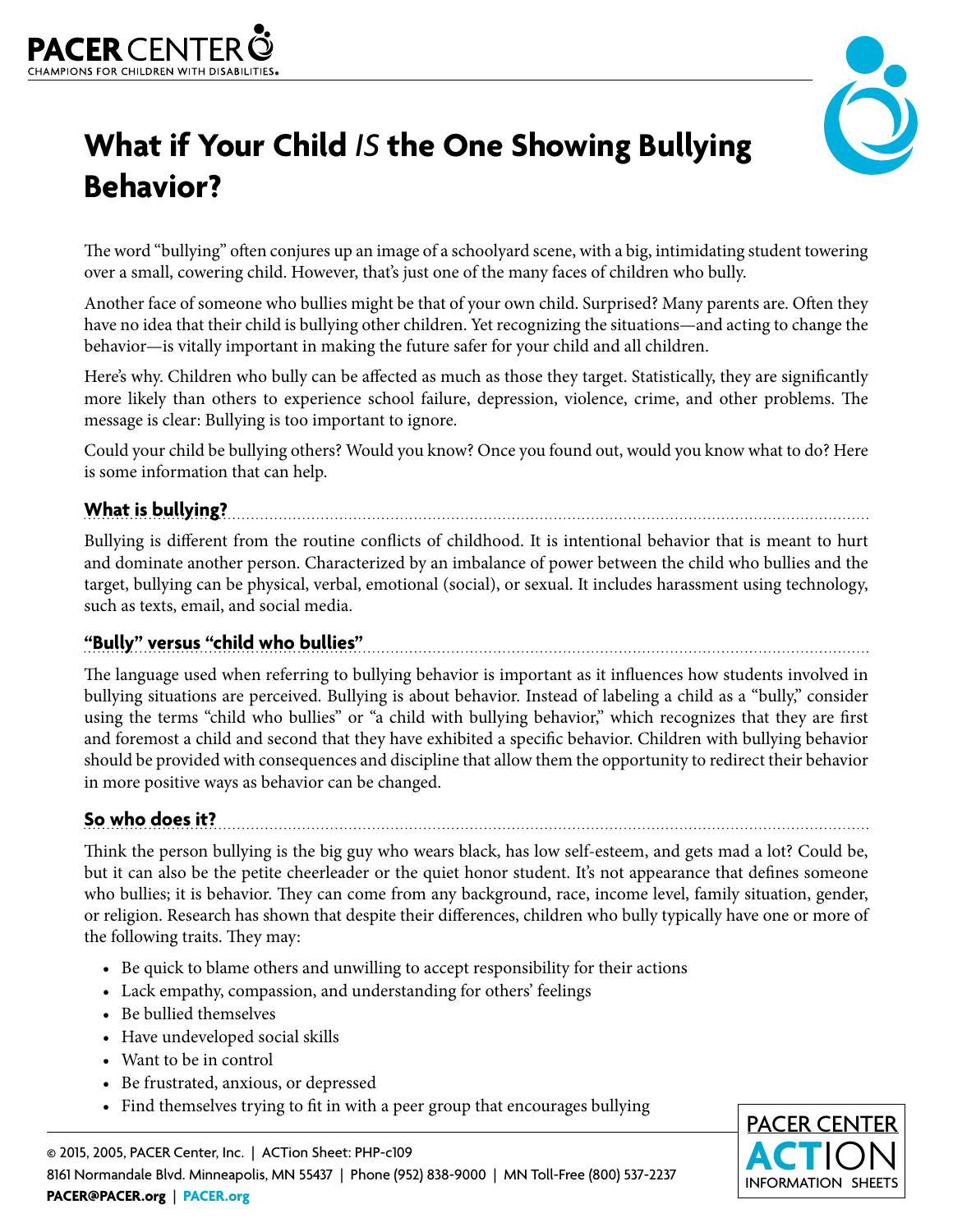If you see these traits in your child or hear from others that your child is bullying, it's important to look into the issue. If you do discover that your child is bullying, take heart. Bullying is a learned behavior—and it can be "unlearned" and replaced with more positive behaviors. By talking with your child and seeking help, you can teach your child more appropriate ways of handling feelings, peer pressure, and conflicts.

Here are some ideas.

## **Help your child to stop bullying**

#### **Talk with your child.**

Children may not always recognize their behavior as bullying. They may see it as "just having fun" and not realize the impact it has on another child. Help them understand what defines bullying and emphasize that negative behavior is not appropriate.

#### **Explore reasons for the behavior.**

Find out why your child is behaving in a manner that is harmful to others through an open, non-judgmental discussion. You might ask your child how he or she is feeling, if he or she is being bullied by someone else, or if your child is experiencing peer pressure from friends who are also bullying.

## **Confirm that your child's behavior is bullying and not the result of a disability.**

Sometimes, children with disabilities who have certain emotional and behavioral disorders or limited social skills act in ways that are mistaken for bullying. Whether the behavior is intentional or due to a disability, it still needs to be addressed. If your child with a disability is bullying, you may want to include bullying prevention goals in his or her Individualized Education Program (IEP).

#### **Develop an action plan.**

Behavior can be changed, but it won't just happen. You child is not likely to outgrow it. It's important to think through the steps that work for you, your child, and your situation. An important first step is to determine and understand the situation. Next, think through how it could be different and what needs to change. Then, determine who needs to be involved and the steps that need to be taken.

## **Teach empathy, respect, and compassion.**

Children who bully often lack awareness of how others feel. Try to understand your child's feelings and help your child appreciate how others feel when they are bullied. Let your child know that everyone has feelings and that feelings matter.

#### **Make your expectations clear.**

Let your child know that bullying is not okay under any circumstances and that you will not tolerate it. Let them know that there will be consequences for their behavior. Take immediate action if you learn that he or she is involved in a bullying incident.

#### **Provide clear and consistent consequences for bullying.**

Be specific about what will happen if the bullying continues. Try to find meaningful consequences that fit the situation, such as loss of privileges or activities.

#### **Teach by example.**

Model nonviolent behavior and encourage cooperative play. Help your child learn different ways to resolve conflict and deal with feelings such as anger, insecurity, or frustration. Teach and reward appropriate behavior. Play games and engage in activities that build empathy.

## **Role play.**

Help your child practice different ways of handling bullying situations. You can take turns playing the part of the child who does the bullying and the one who is bullied. Doing so may help your child understand what it's like to be in the other person's shoes.